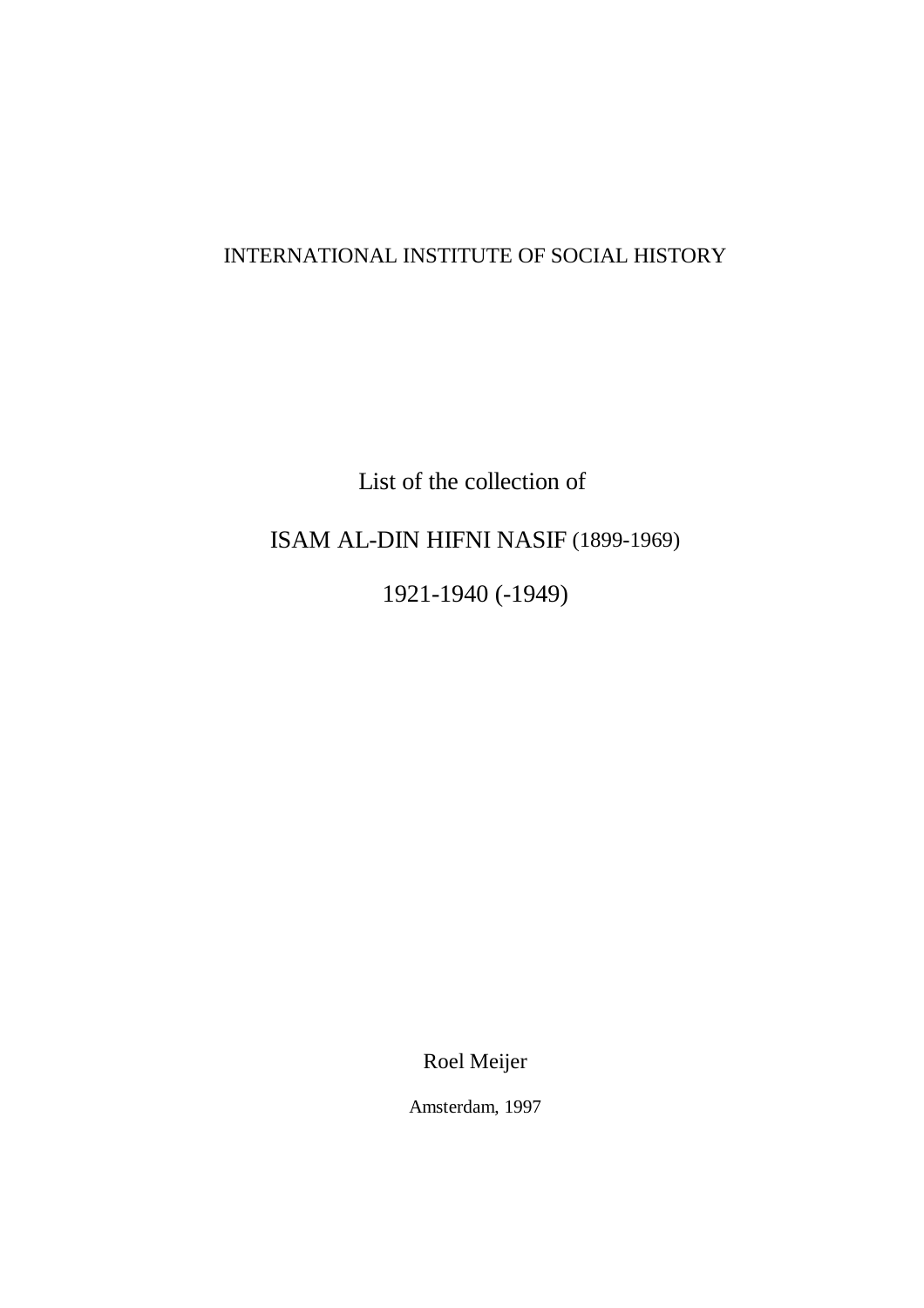#### *I N T R O D U C T I O N*

#### **History**

Isam al-Din Hifni Nasif (1899-1969) belongs to one of the most important early socialist thinkers and activists in Egypt. He was born into a prominent family which played an important role in Egyptian politics and culture. His father, for instance, participated in the Urabi revolution against the British occupation in 1882.

Hifni Nasif became at an early age involved in the nationalist struggle for independence, first as a sympathiser of the Nationalist Party, and later as participant in the 1919 revolution, which was led by the Wafd. During the upheavals of the 1919 revolution he left for Berlin to pursue his studies in agronomy. There he continued his revolutionary activity as one of the main organisers of the Egyptian student movement in Europe. At the same time, he was strongly influenced by the socialist revolt in Germany and the social and political upheavals which followed the First World War. He became convinced that social reform was a precondition for the success of the struggle for national independence. Inevitably, Hifni Nasef's radicalisation led to a confrontation and an eventual break with the more moderate nationalist movement of the Wafd.

Hifni Nasif's embracement of socialism was enhanced by his keen interest in science, especially natural evolution. In this regard he followed his older contemporaries in Egypt, Shibli Shumayyal and Salama Musa (1887-1958). His main inspiration he found, however, in German socialist thought and Marxism, although he never was a pure Marxist. He rejected, for instance, the idea of the working class as the leading revolutionary class that formed the vanguard of history. Instead, he put his faith in the reformist potential of independent intellectuals and the middle classes. They formed, according to him, the social categories which would lead Egypt towards independence and development.

Hifni Nasif's fame rests partly on his courage and outspokenness at a time when this was a rare phenomenon in Egypt. Apart from the rejection of colonialism, he criticised the myopic selfishness of large landowners, the adverse influence of foreign monopolies, the deplorable situation of the workers and the peasants, as well as the exclusive character of national education that was limited to the rich.

Hifni Nasif's activism led to a continuous confrontation with the authorities, who arrested him in 1919, 1921, 1924, 1931, 1933, 1936 and 1946, and occasionally put him on trial, occasions which became for Egyptian freethinkers rallying points for the defence of free speech. Two incidents became especially famous. In 1921 Hifni Nasif was not allowed to disembark from a German ship in Alexandria on account of an article in which he had offended the king, and in 1931 he was persecuted for his work *al-Tajdid al-Ijtima'i (Social Renewal)*. In effect, this trial was a means to prevent Hifni Nasif from establishing a socialist party in Egypt.

Hifni Nasif's first attempts to establish a socialist party date from 1927. In that year he organised a founding committee with friends. When this attempt failed, he established in 1930 a magazine called *Ruh al-'Asr (The Spirit of the Age)* as a means to mobilise support for a socialist party. This initiative turned out to be a success and in the same year the Peasants' and Workers' Party (Hizb al-'Ummal wa al-Fallahin) was founded. Its theoretical underpinnings were published by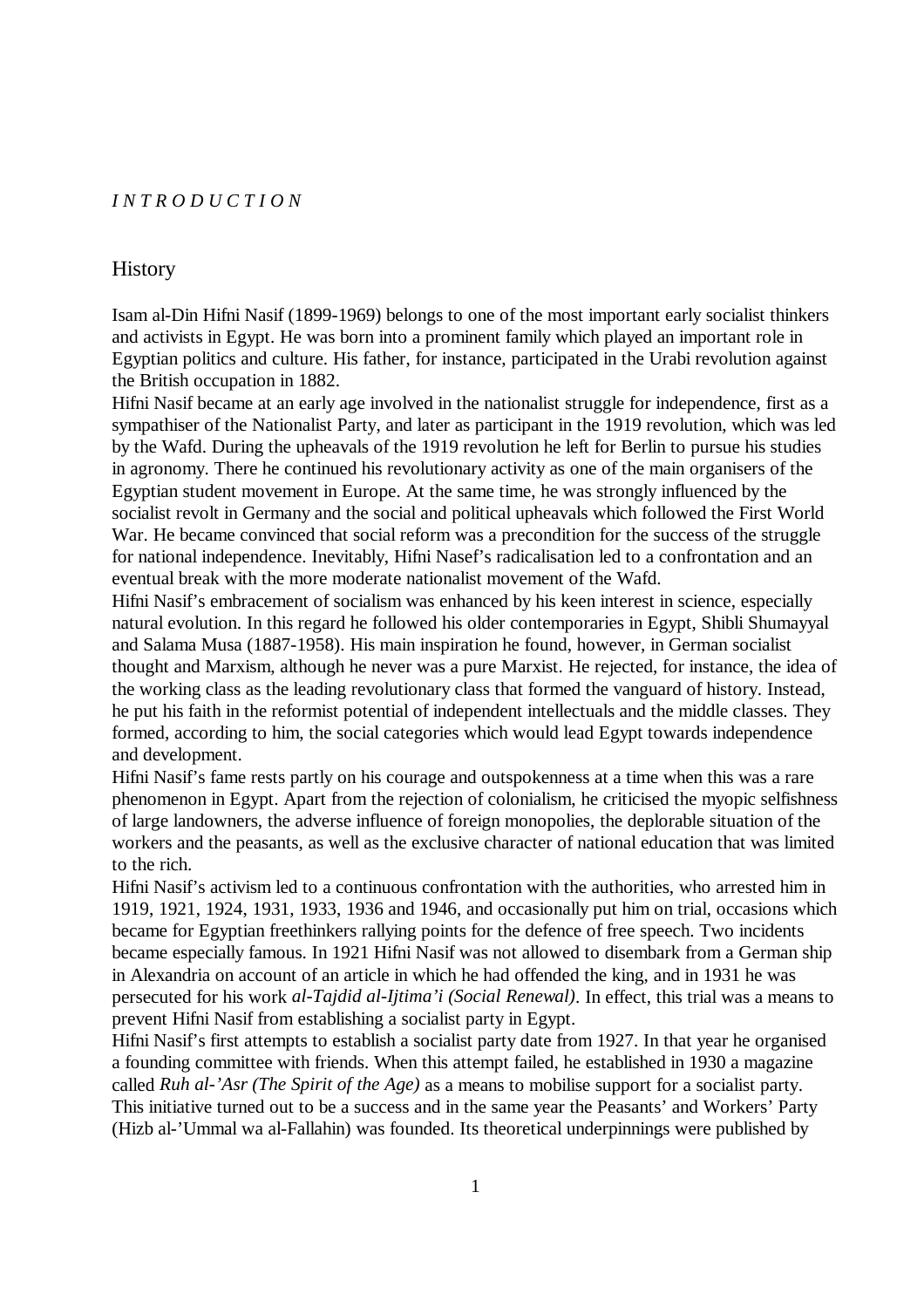Hifni Nasif in his treatise of 1931 'al-Tajdid al-Ijtima'i, Abhath fi Shu'un al-Ummal wa al-Fallahin' (Social Innovation, Studies on the Situation of the Workers and the Peasants). The party was immediately suppressed and its founders arrested. Another attempt to establish a socialist party, in 1932, led again to Hifni Nasif's arrest. Despite these failed efforts, he never decided to form an underground political movement. For a short while he established relations with Abbas Halim, the aristocratic labour leader.

Hifni Nasif's ideas on socialism are expounded in his work *al-Mabadi al-Ishtirakiyya (The Principles of Socialism)* published in 1933. During the same year Hifni Nasif made two translations of German socialist thinkers. Apart from his theoretical and political works on reform and socialism, Hifni Nasif wrote a famous social realist novel in 1939 which dealt with the social problem in Egypt, *Asifa Fawq Misr (Storm over Egypt)*.

## The collection

The collection of Isam al-Din Hifni Nasif was given to the IISH by Dr. Rif' at al-Sa'id. It consists mainly of newspaper clippings of articles written by Hifni Nasif himself, as well as articles written in response to his essays and works. Nearly all of them are in Arabic. Hifni Nasif's own articles deal with a variety of topics, ranging from socialism in Europe to Egyptian culture and values. Other documents mostly deal with the trials of 1924, 1933 and 1948. Finally, the collection contains hand written notes of Hifni Nasif. Its size is 0.12 m.

## **Consultation**

Access of the documents is free.

# *L I S T*

## Socialism in general

- 1-3. Clippings of newspaper articles and essays by Isam al-Din Hifni Nasif on socialism and communism, with typescripts by Hifni Nasif. 1927, 1930, 1932, 1934, 1938, [1942] and n.d. 3 covers.
	- 1. Articles by Hifni Nasif on socialism in: *al-Wadi*, *Kawkab al-Sharq*, *al-Siyasa* and *al-Masa'*. 1927, 1932 and n.d.
	- 2. Articles and essays by Hifni Nasif on communism and the Soviet Union, in: *al-Siyasa*, *al-Kutla*, *al-Dustur*, *al-Wadi*, *Majallat al-'Usur* and other newspapers. 1927, 1930, 1934 and n.d.
	- 3. Reviews by Hifni Nasif of foreign books in typescript. N.d.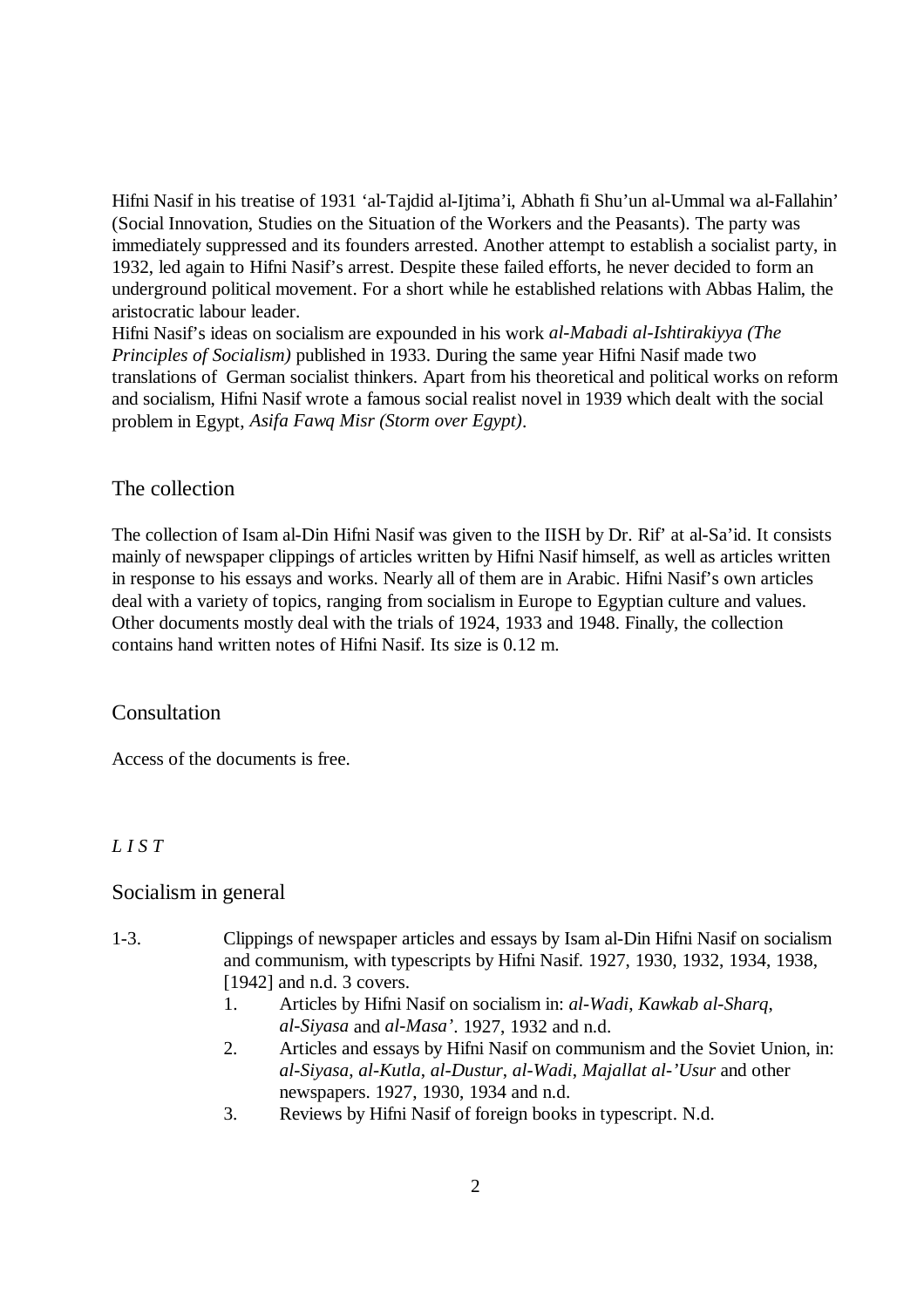# Socialism in Egypt

- 4-6. Clippings of newspaper articles by Hifni Nasif on the Egyptian labour movement, socialism and the Socialist Party. 1932, 1937, 1940. 3 covers.
	- 4. Articles on the foundation of the Socialist Party in Egypt, and the confiscation of propaganda material. 1932.
	- 5. Articles on workers, the trade union movement, peasants, and the establishment of the Egyptian Workers' and Peasants' Party in: *Majallat Sanduq al-Dunya*, *Shubra* and *al-Wadi*. 1932, 1937 and n.d.
	- 6. Articles in *Majallat al-Tatawwur*. 1940.

# Situation in Egypt

- 7-13. Clippings of newspaper articles and typescripts of essays by Hifni Nasif on the political, economic, cultural and religious situation in Egypt, with notes by Hifni Nasif. 1922, 1925, 1927, 1931, 1937, 1938, 1949 and n.d. 7 covers.
	- 7. Articles on Egyptian politics and economics, in: *al-Siyasa*, *al-Muqattam*, *Majallat al-Misriyya*, *al-Misri*, *al-Liwa al-Misri*, *al-Wadi*, *Sanduq al-Dunya*, *al-Kutla*, *al-Akhbar* and *al-Balagh*. 1922, 1923, 1925, 1927, 1928, 1929, 1931, 1933, 1937, 1938, 1949.
	- 8. Articles and essays on values and culture, women, the family, prostitution and cremation, in: *Kawkab al-Sharq*, *al-Tali'a*, *al-Hayat al-Jadida* and other periodicals. 1938 and n.d.
	- 9. Articles and essays on Islam, including 'Haqq al-mar'a al-intikhabi fi al-tashri' al-islami'(The Franchise of Women in Islamic Law), in: *al-Siyasa*, *Wadi al-Nil*, *al-Ahram* and *al-Nuwwab*. 1921, 1922, 1927, 1932, 1939 and n.d.
	- 10. Articles on education culture, books and newspapers, in: *al-Kutla* and other newspapers. 1932, 1930, 1933, 1948, 1949 and n.d.
	- 11. Typewritten articles and essays on fascism and corrupt society. N.d.
	- 12. Hand written notes by Hifni Nasif.
	- 13. Transcribed articles of Hifni Nasif on stationary of *Akhbar al-Yawm*. NB. Probably made for research purposes. [1960s].

# Foreign affairs

14. Clippings of newspaper articles by Hifni Nasif on Germany, the impending Second World War, imperialism and peace, in: *Wadi al-Nil*, *al-Wadi al-Hawali*, *Majallat al-Adab*, *Akha' al-Watani* and *Shubra*. 1925, 1930, 1937. 1 folder.